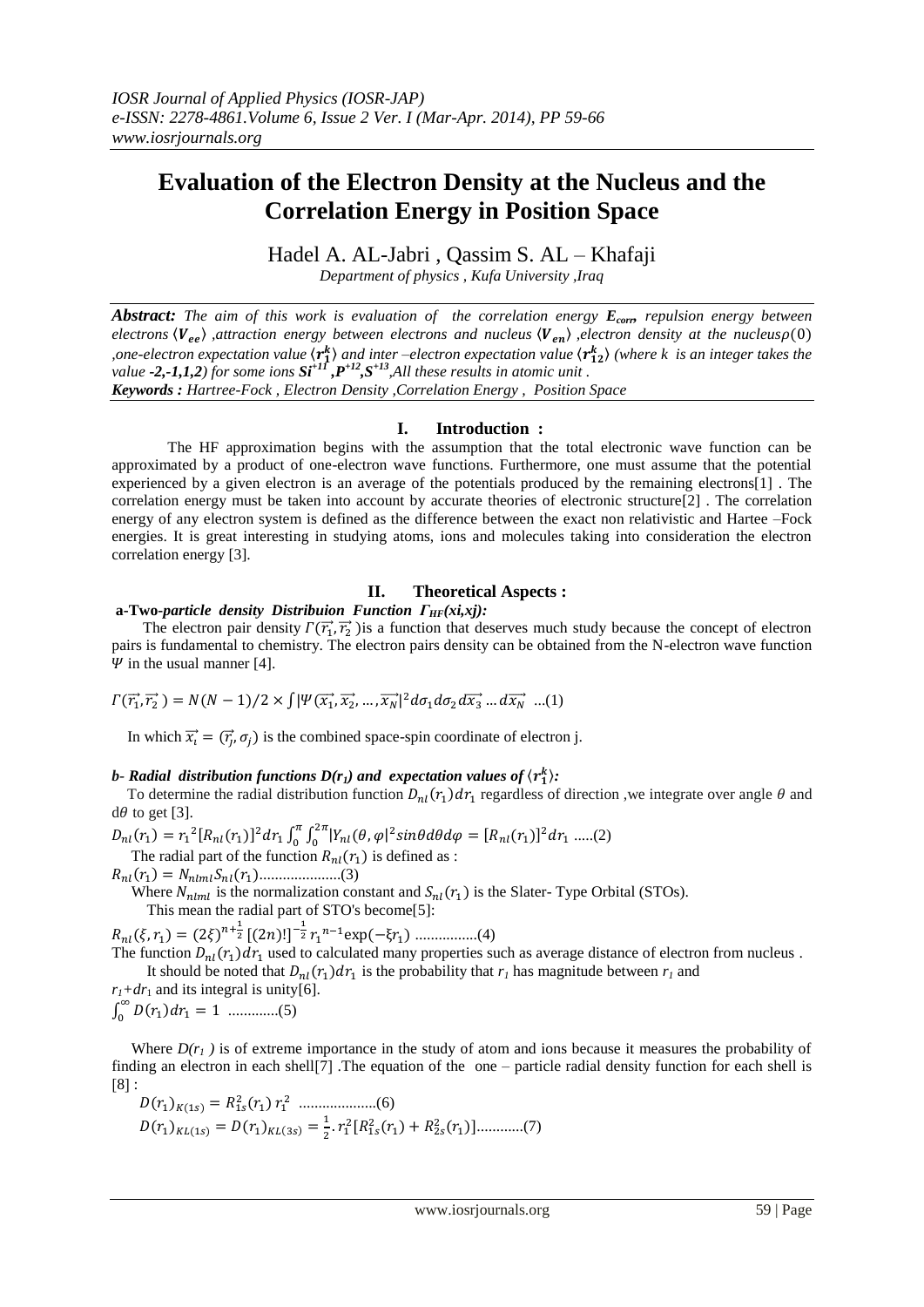The one-electron expectation value  $\langle r_1^k \rangle$  is determined by the expression as[9]:

$$
\langle r_1^k \rangle = \int_0^\infty D(r_1) r_1^k \, dr_1 \dots (8)
$$

*c*- Inter-particle distance function  $f(r_{12})$  and the expectation value of  $\langle r_{12}^k \rangle$ 

 Inter –particle distribution function can be defined as the measure of the probability distance between two electrons [3]. inter –electron distribution function  $f(r_{12})$  is given by equation [10]:

$$
f(r_{12}) = 0.5 * r_{12} \begin{bmatrix} \int_0^{r_{12}} r_1 dr_1 \int_{|r_1 - r_2|}^{|r_1 + r_{12}|} \Gamma(r_1, r_2) & r_2 dr_2 \\ + \\ \int_{r_{12}}^{\infty} r_1 dr_1 \int_{|r_{12} - r_1|}^{|r_{12} + r_1|} \Gamma(r_1, r_2) & r_2 dr_2 \end{bmatrix} \dots \dots \dots (9)
$$

The expectation value of two –electron separation is given by equation [11]:  $\langle r_{12}^k \rangle = \int_0^\infty f(r_{12}) r_{12}^k$ .................(10(

#### **d- The electron density at the nucleus :**

The electron density at the nucleus can be evaluated using the following form[12]:

$$
\rho(0) = \left[\frac{D(r_1)}{4\pi r_1^2}\right]_{r_1 \to 0} \dots \dots \dots \dots \dots (11)
$$

### *e-* **The Expectation Value Of Energy** 〈 〉 :

 According to the laws of quantum mechanics state that the electronic and structural properties of a given material, with nuclei and electrons, can, in principle, be calculated by solving Schrödinger's equation. The time independent Schrödinger's equation has the form[13]:

̂ .................(12)

where  $\hat{H}$  is the Hamiltonian, a differential operator representing the total energy of the system,  $E$  is the energy of the state, and  $\Psi$  is the wavefunction. the Hamiltonian electronic operator is (in atomic units) [14].

$$
\widehat{\mathcal{H}} = -\frac{1}{2} \sum_{i=1}^{N} \nabla^2 i - \sum_{i=1}^{N} \frac{z}{r_i} + \frac{1}{2} \sum_{i=1}^{N} \sum_{j \neq i}^{N} \frac{1}{r_{ij}} \quad ...(13)
$$
  
We can write expectation value of energy as [15]:

 $\langle E \rangle = \langle T \rangle + \langle V_{en} \rangle + \langle V_{ee} \rangle$  ...(14)

Where  $\langle T \rangle$  is the expectation value of kinetic energy ,  $\langle V_{ee} \rangle$  is the Coulomb repulsion between electronelectron, and  $\langle V_{en} \rangle$  is an attraction energy between electron-nucleus.

The energy expectation value is related to the potential energy[8].

〈 〉 〈 〉................(15)

The expectation value of the potential energy  $\langle V \rangle$  evaluate from equation (15).

〈 〉 〈 〉 〈 〉...................(16)

where Z the atomic number and  $\langle r_1^{-1} \rangle$ ,  $\langle r_{12}^{-1} \rangle$  were related to the density distribution  $D(r_1)$  and distribution function  $f(r_{12})$  which defined previously.

 The correlation energy is defined as the difference between the exact energy and the mean-field (HF) energy is given by equation [16]:

......................(17)

#### **III. Results and discussion:**

- 1- From table (1), The researchers noted the maximum value of  $D(r_l)$  increases when atomic number increases for three shells , because the increasing in atomic number ,that means increasing in attraction force between the nucleus and the electrons which lead increasing in the probability of finding the electron ,this behavior shown in fig .(1) and fig.(2) for all shell.
- 2- the maximum probability of pair distribution function  $f(r_{12})$  increases as atomic number increases this lead to increases in repulsion force and the distance between electrons  $r_{12}$  decrease ,This behavior shows in three  $-$ shell as shown in fig.  $(3)$ ,  $(4)$  and  $(5)$ .
- 3- In table (3) for all studied system, the expected values  $\langle r_1^k \rangle$  are increased when  $k=1,-2$  are due to the electron probability increases and probability decreases when *k=1, 2*.
- 4- From table (4), when Z increases the values of  $\langle r_{12}^k \rangle$  increases for n negative values and reverse for n positive values in addition to the values of  $\langle r_{12}^k \rangle$  increases
- 5- From table (5),we noted the electron density at the nucleus increases when atomic number increases .The electron density at the nucleus in K- shell is larger because K- shell is closed to the nucleus .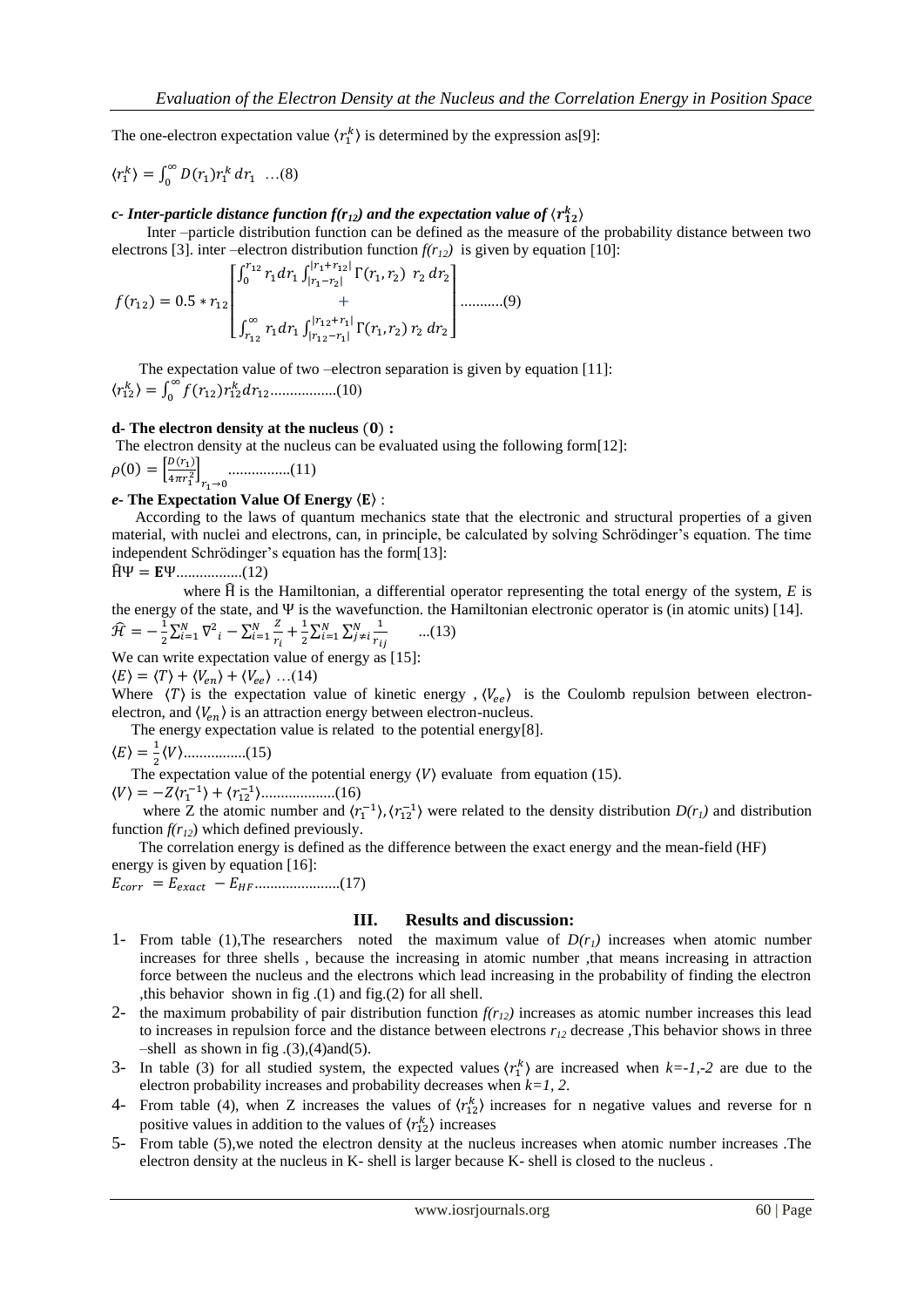- 6- From table (6), the expectation value of attraction energy  $\langle V_{en} \rangle$  negative and expectation value of repulsion energy  $\langle V_{ee} \rangle$  increases when atomic number Z increase, because increasing in Z lead to decreasing in the distance between electrons with nucleus and the distance between two electrons , this lead to increasing in attraction energy and repulsion energy according to coulomb law . The expectation value for total potential energy  $\langle V \rangle$  increasing in each system when increasing in atomic number, because the increase of  $\langle V_{en} \rangle$  are large than that of  $\langle V_{ee} \rangle$  and It is noted the expectation value of Kinetic energy  $\langle T \rangle$  increasing when Z increasing , because Z would lead to increasing in attraction energy between the electron and nucleus this lead to increasing the velocity of the electron around the nucleus and from table (7) The correlation energy to the total energy for total system decreasing when there is increasing in atomic number
- 7- Fig. (6)A- shows the percentage contribution for each shell in the total energy , Where K- shell has greater share then  $K\alpha L\alpha$  –shell and  $KBL\alpha$ - shell, we can also when increasing in Z the contribution of K- shell energy increasing .While contribution in  $K\alpha L\alpha$  –shell and  $K\beta L\alpha$ -shell decreasing because K-shell closer to the nucleus from other shells, and B-represent The percentage of correlation energy to the total energy for total system decreasing when there is increasing in atomic number , because Hartree-Fock approximation assumes that each electron moves in the average potential of the other electrons .

*Table(1) : value of position and maximum values of the D(r1) for studied systems for three shells.*

|                  | K-shell        |                | $KaLa-Shell \equiv K\beta La-Shell$ |                |                |                |
|------------------|----------------|----------------|-------------------------------------|----------------|----------------|----------------|
| ion              |                | $D_{max}(r_1)$ | <b>First peak</b><br>Second peak    |                |                |                |
|                  | r <sub>1</sub> |                | r <sub>I</sub>                      | $D_{max}(r_i)$ | r <sub>2</sub> | $D_{max}(r_2)$ |
| $Si^{+11}$       | 0.073          | 7.3540         | 0.071                               | 3.9454         | 0.398          | 1.2241         |
| $\mathbf{p}$ +12 | 0.068          | 7.8952         | 0.066                               | 4.2393         | 0.370          | 1.3218         |
| $S^{+13}$        | 0.060          | 8.4096         | 0.060                               | 4.5302         | 0.340          | 1.4180         |

*Table(2) :The maximum values of the f(r12) and the corresponding values of positions for studied systems for three shells.*

|                  | K-shell  |                   | KaLa-Shell                    |          | KßLa-Shell        |                   |                   |             |
|------------------|----------|-------------------|-------------------------------|----------|-------------------|-------------------|-------------------|-------------|
| ion              |          |                   |                               |          |                   | <b>First peak</b> |                   | Second peak |
|                  | $r_{12}$ | $f_{max}(r_{12})$ | $f_{max}(r_{12})$<br>$r_{12}$ | $r_{12}$ | $f_{max}(r_{12})$ | $r_{12}$          | $f_{max}(r_{12})$ |             |
| $Si^{+II}$       | 0.122    | 5.4039            | 0.42                          | 2.2531   | 0.127             | 0.3483            | 0.429             | 2.2401      |
| $\mathbf{p}$ +12 | 0.110    | 5.8019            | 0.388                         | 2.4312   | 0.118             | 0.37894           | 0.398             | 2.4160      |
| $S^{+13}$        | 0.107    | 6.2000            | 0.362                         | 2.608    | 0.103             | 0.4089            | 0.371             | 2.5907      |

*Table (3): Expectation values of r<sup>1</sup> for each individual shell and for total studied systems.*

| ion        | shell            | $\langle r_1^{-2} \rangle$ | $\langle r_1^{-1} \rangle$ | $\langle r_1^1\rangle$ | $\langle r_1^c$ |
|------------|------------------|----------------------------|----------------------------|------------------------|-----------------|
|            | K                | 376,4491                   | 13.6752                    | 0.11024                | 0.01627         |
| $Si^{+II}$ | KaLa≡KβLa        | 207.9243                   | 8.4008                     | 0.2907                 | 0.1375          |
|            | Average          | 264.0993                   | 10.1590                    | 0.2305                 | 0.0971          |
| $P^{+12}$  | K                | 433.3134                   | 14.6750                    | 0.1027                 | 0.0141          |
|            | $KaLa=K\beta La$ | 239.6289                   | 9.0261                     | 0.2697                 | 0.1183          |
|            | Average          | 304.1904                   | 10.9092                    | 0.2140                 | 0.0835          |
| $S^{+13}$  | K                | 494.1944                   | 15.6751                    | 0.0961                 | 0.0123          |
|            | KaLa≡KβLa        | 273.5961                   | 9.6511                     | 0.2516                 | 0.1028          |
|            | Average          | 347.1288                   | 11.6591                    | 0.1997                 | 0.0726          |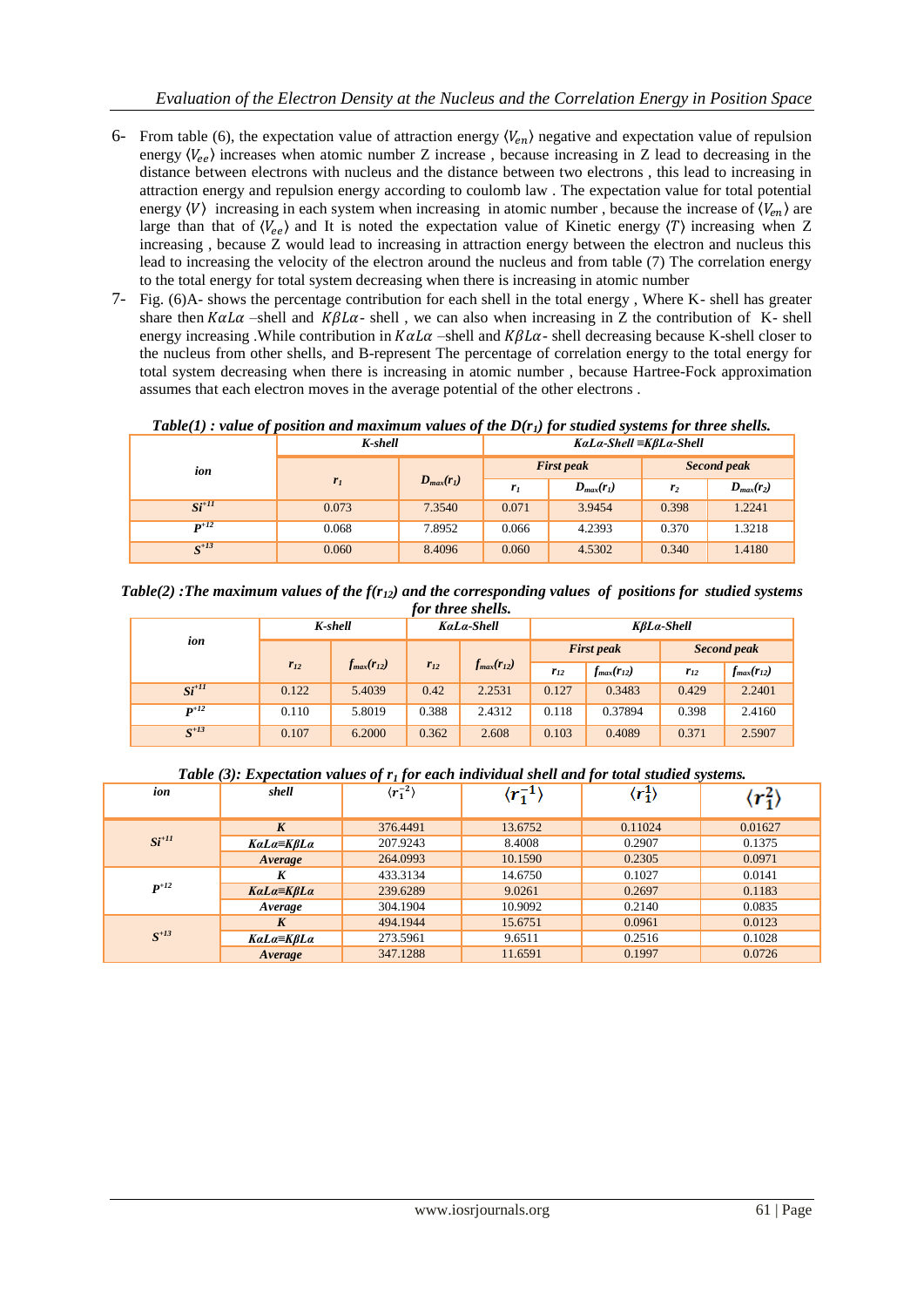| $1$ uvie $($ +). Expectation value of 1 $\frac{1}{2}$ for each inatvianut shelt for total statica systems. |                  |                               |                               |                            |                            |  |  |
|------------------------------------------------------------------------------------------------------------|------------------|-------------------------------|-------------------------------|----------------------------|----------------------------|--|--|
| ion                                                                                                        | shell            | $\langle r^{-2}_{12} \rangle$ | $\langle r_{12}^{-1} \rangle$ | $\langle r_{12}^1 \rangle$ | $\langle r_{12}^2 \rangle$ |  |  |
|                                                                                                            | $\boldsymbol{K}$ | 124.2080                      | 8.5183                        | 0.1609                     | 0.0325                     |  |  |
| $Si^{+11}$                                                                                                 | KaLa             | 7.1480                        | 2.4129                        | 0.4889                     | 0.2751                     |  |  |
|                                                                                                            | $K\beta La$      | 14.5144                       | 2.6692                        | 0.4860                     | 0.2752                     |  |  |
|                                                                                                            | Average          | 48.6234                       | 4.5334                        | 0.3786                     | 0.1942                     |  |  |
|                                                                                                            |                  |                               |                               |                            |                            |  |  |
|                                                                                                            | $\boldsymbol{K}$ | 143.0693                      | 9.1431                        | 0.1498                     | 0.2823                     |  |  |
| $P^{+12}$                                                                                                  | KaLa             | 8.3087                        | 2.6019                        | 0.4535                     | 0.2366                     |  |  |
|                                                                                                            | $K\beta La$      | 16.8973                       | 2.8800                        | 0.4507                     | 0.2366                     |  |  |
|                                                                                                            | Average          | 56.0917                       | 4.8750                        | 0.3513                     | 0.1671                     |  |  |
|                                                                                                            | $\boldsymbol{K}$ | 163.2671                      | 9.7682                        | 0.1402                     | 0.0247                     |  |  |
| $S^{+13}$                                                                                                  | KaLa             | 9.5499                        | 2.7895                        | 0.4228                     | 0.2056                     |  |  |
|                                                                                                            | $K\beta La$      | 19.4630                       | 3.0898                        | 0.4201                     | 0.2056                     |  |  |
|                                                                                                            | Average          | 64.0933                       | 5.2158                        | 0.3277                     | 0.1453                     |  |  |

T*able(4): Expectation value of r<sup>12</sup> for each individual shell for total studied systems.*

*Table (5): electron density at the nucleus for studied systems* 

| ion                | K-shell      |           | KaLa-Shell ≡KßLa-Shell | <b>Total</b> |
|--------------------|--------------|-----------|------------------------|--------------|
|                    | present work | 931.7825  | 458.5497               | 1848.8819    |
| $Si^{+II}$         | Ref. [9]     | .         | .                      | 1747.475     |
|                    | present work | 1026.3632 | 566.5876               | 2159.5384    |
| $\mathbf{P}^{+12}$ | Ref. [9]     | .         | .                      | 2159.967     |
|                    | present work | 1249.2696 | 690.4657               | 2630.2010    |
| $S^{+13}$          | Ref. [9]     | .         | .                      | 2628.246     |

*Table(6) :The expectation values for all attraction ,repulsion,kinetic , Hartree-Fock energies and correlation energy for total systems.*

| ion        | <b>Shell</b>     | $-\langle V_{en} \rangle$ | ື<br>$-\langle V_{ee} \rangle$ | - $\langle V \rangle$ | $\langle T \rangle$ | $-\langle E_{HF}\rangle$ |
|------------|------------------|---------------------------|--------------------------------|-----------------------|---------------------|--------------------------|
|            | $\boldsymbol{K}$ | 191.4539                  | 8.5183                         | 182.9356              | 91.4678             | 91.4678                  |
|            | KaLa             | 117.6121                  | 2.4129                         | 115.1992              | 57.9963             | 57.9963                  |
| $Si^{+11}$ | $K\beta La$      | 117.6121                  | 2.6692                         | 114.9429              | 57.4714             | 57.4714                  |
|            | <b>Total</b>     | 426.6781                  | 3.6004                         | 413.0777              | 206.5389            | 206.5389                 |
|            | $\boldsymbol{K}$ | 220.1251                  | 9.1431                         | 210.9820              | 105.4910            | 105.4910                 |
| $P^{+12}$  | KaLa             | 135.3925                  | 2.6019                         | 132.7906              | 66.3953             | 66.3953                  |
|            | $K\beta La$      | 135.3925                  | 2.8800                         | 132.5125              | 66.2562             | 66.2562                  |
|            | total            | 490.9101                  | 14.6250                        | 476.2851              | 238.1425            | 238.1425                 |
|            | $\boldsymbol{K}$ | 250.8021                  | 9.7682                         | 241.0338              | 120.5169            | 120.5169                 |
| $S^{+13}$  | KaLa             | 154.4187                  | 2.7895                         | 151.6291              | 75.8145             | 75.8145                  |
|            | $K\beta La$      | 154.4187                  | 3.0898                         | 151.3288              | 75.6644             | 75.6644                  |
|            | total            | 559.6395                  | 15.6475                        | 543.9917              | 271.9959            | 271.9959                 |

|  | Table(7): The values of Hartree-Fock energy, Exact value and correlation energy for total systems. |  |  |  |
|--|----------------------------------------------------------------------------------------------------|--|--|--|
|--|----------------------------------------------------------------------------------------------------|--|--|--|

| ion          | - $E_{HF}$            | Exact value<br><i>Ref.[18]</i> | $-E_{corr}$ |
|--------------|-----------------------|--------------------------------|-------------|
| $Si^{+II}$   | 206.5389              | 207.0665                       | 0.5276      |
|              | 206.5384<br>Ref. [17] |                                |             |
| $P+12$       | 238.1425              | 238.8294                       | 0.6869      |
|              | 238.1404<br>Ref. [17] |                                |             |
| $S^{\pm 13}$ | 271.9959              | 272.8805                       | 0.8846      |
|              | 271.9924<br>Ref. [17] |                                |             |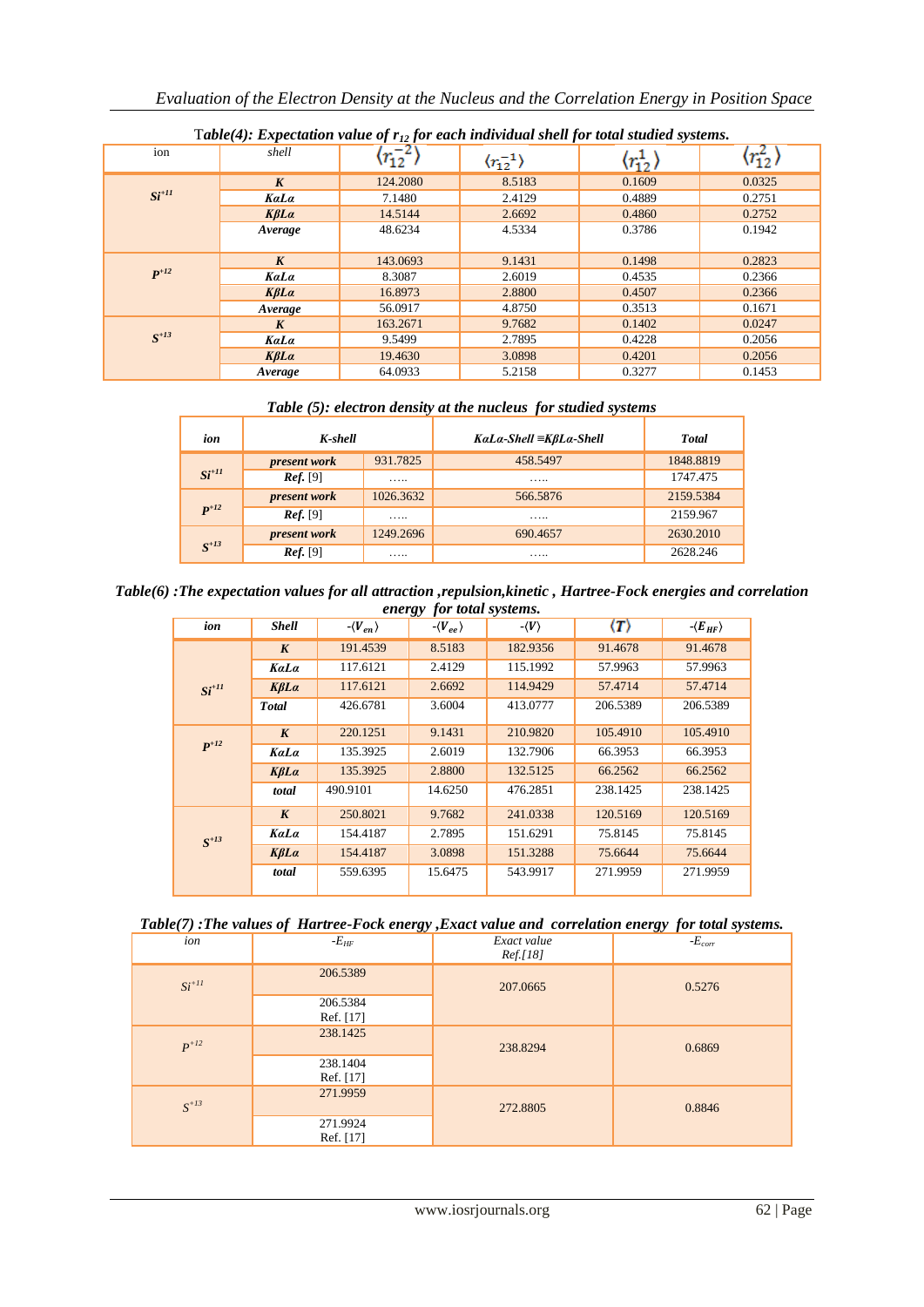

*Fig(1): The relation between one electron radial density function D(r1) and the position( r1) for K –shell for studied systems .* 



*Fig(2): The relation between one electron radial density function*  $D(r<sub>1</sub>)$  *and the position(* $r<sub>1</sub>$ *) KaLaand KβLa shells*( $K\alpha L\alpha \equiv K\beta L\alpha$ ) *for studied systems.* 



*Fig* (3): The relation between the inter – electron distribution  $f(r_{12})$  and the position  $r_{12}$  for K-shell of *three electron systems*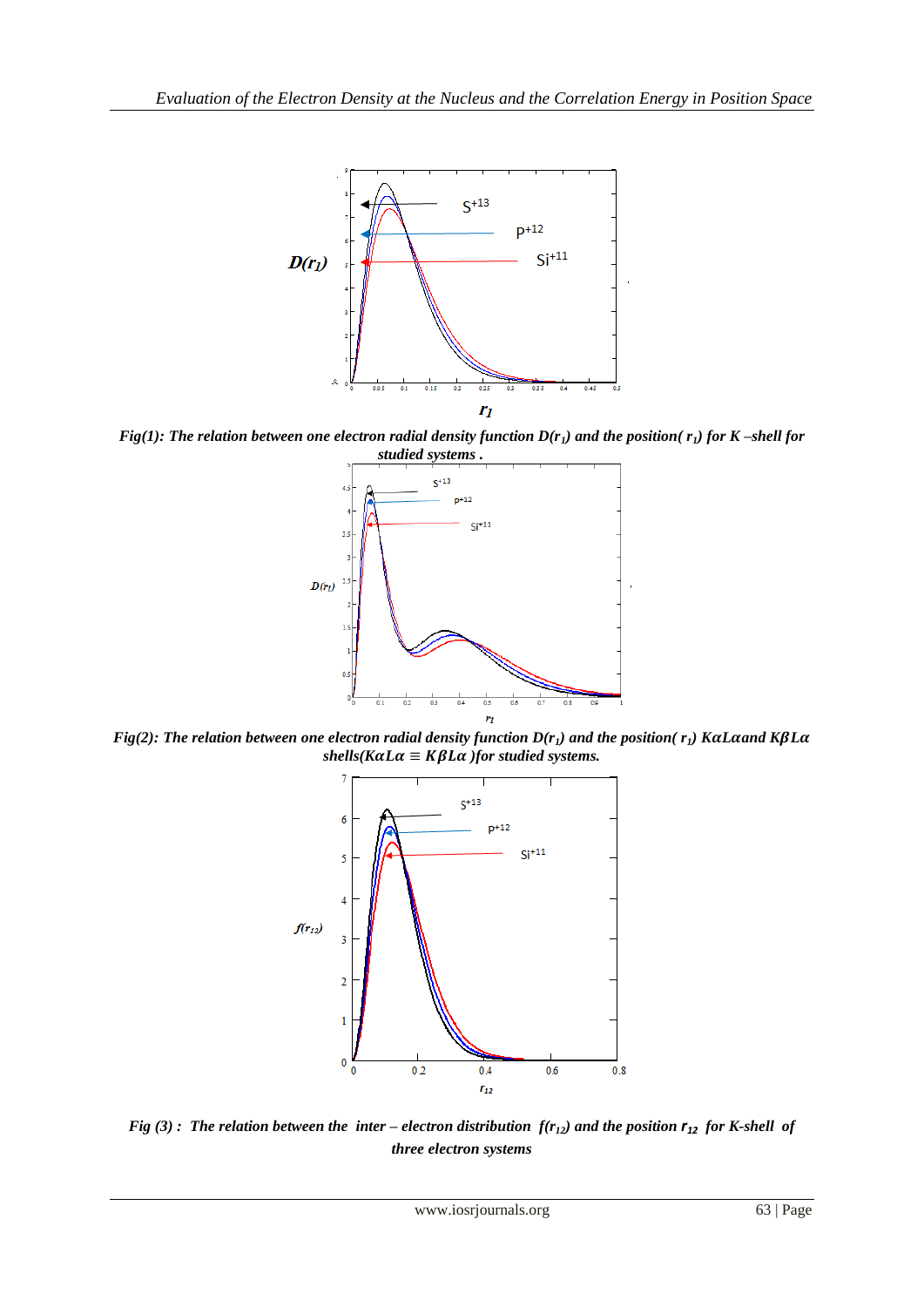

*Fig (4) : The relation between the inter – electron distribution*  $f(r_{12})$  *and the position*  $r_{12}$  *for KaLa-shell of three electron systems***.**



*Fig* (5): The relation between the inter – *electron distribution*  $f(r_{12})$  and the position  $r_{12}$  *for*  $K\beta L\alpha$  -shell of *three electron systems*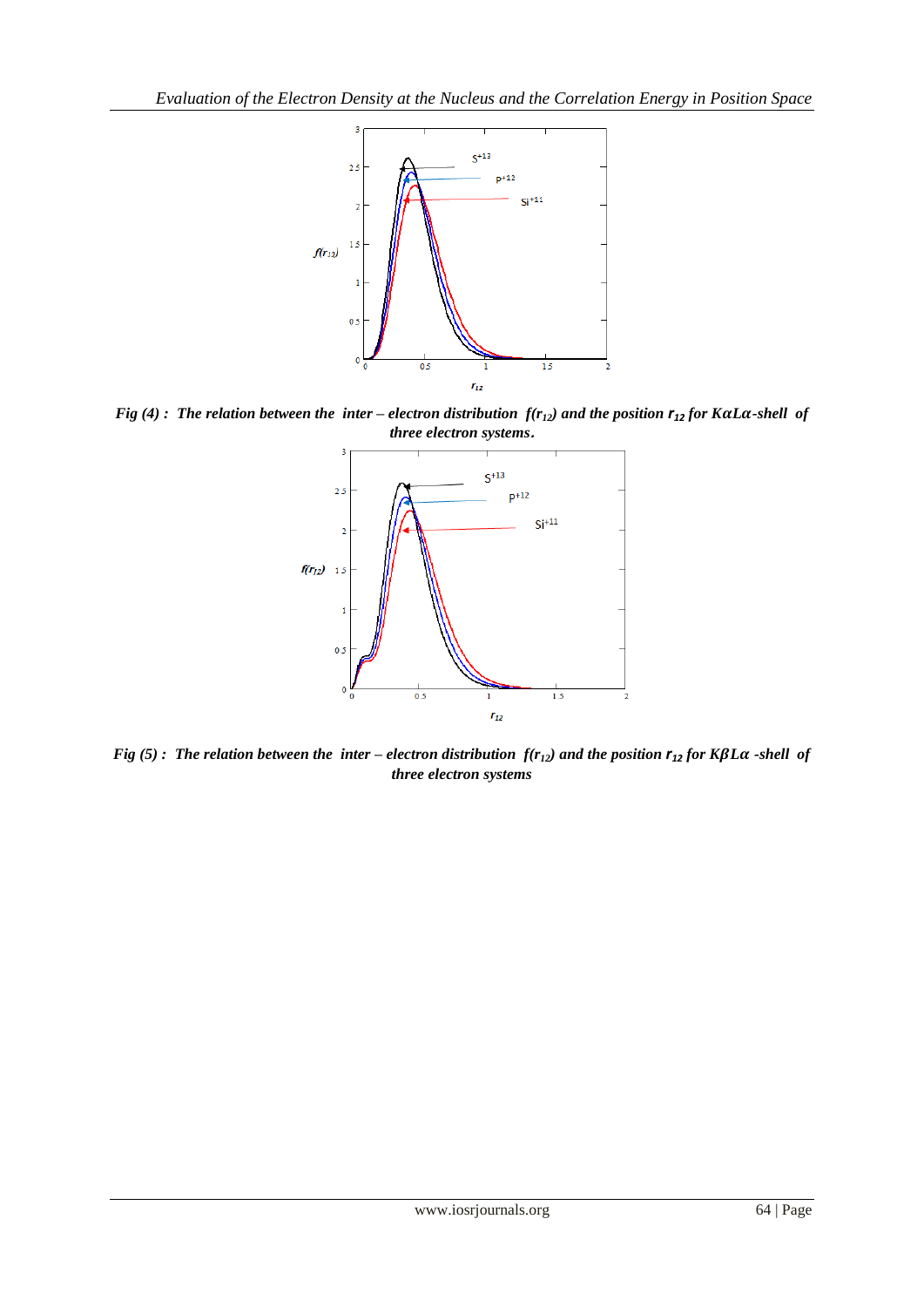

*Fig (6) : (A) The percentage of Hartree-Fock for each shell relative to the total energy Hartree-Fock of the systems .*

*(B) The ratio between Hartree-Fock energy and correlation energy relative to the exact energy for each system.*

## **IV. Conclusions**

- **1-** The maximum value of *D(r1)* increases when atomic number increases for three shells .
- **2-** The maximum probability of pair distribution function  $f(r_1)$  increases as atomic number increases this lead to increases in repulsion force and the distance between electrons *r<sup>12</sup>* decrease**.**
- **3-** When atomic number increases the expected values  $\langle r_1^k \rangle$  are increased when  $k = -1, -2$  and decreases when *k=1, 2*.
- **4-** The electron density at the nucleus increases when atomic number increases for three shells
- **5** Values of energies  $(V_{en})$ ,  $(V_{ee})$ ,  $(V)$ ,  $(T)$  and  $(E_{HF})$  increases when the atomic number increases which is interpreted as the influence of nuclear charge for all shells and for total system.
- **6-** The correlation energy increases with increases in atomic number .